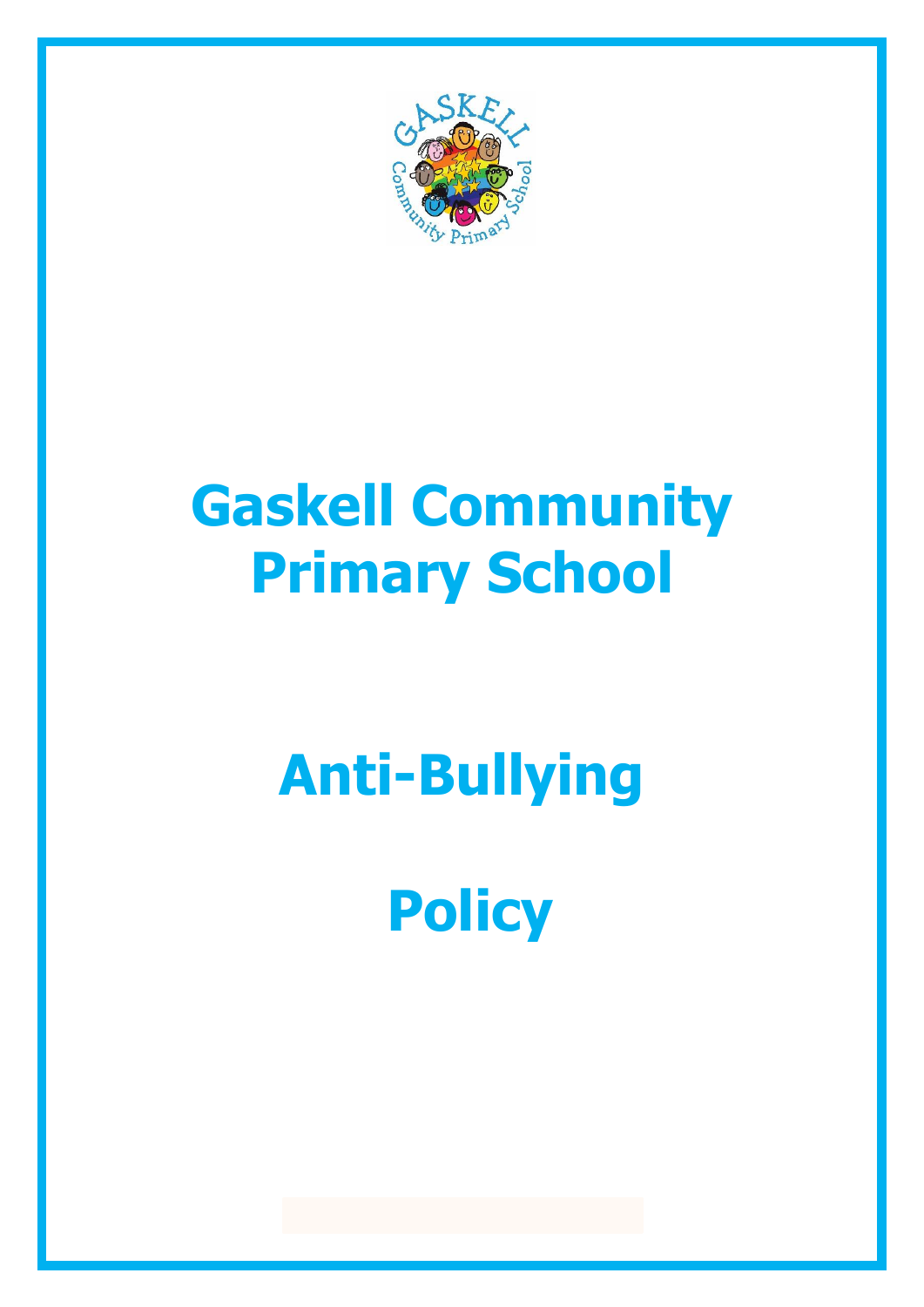

## **Definition of Bullying**

Bullying can be described as being 'a deliberate act done to cause distress solely in order to give a feeling of power, status or other gratification to the bully. It can range from ostracising, name-calling, teasing, threats and extortion, through to physical assault on persons and/or their property. It can be an unresolved single frightening incident which casts a shadow over a child's life, or a series of such incidents.'

The nature of bullying can be:

- **Physical** such as hitting or physical intimidating someone, or using inappropriate or unwanted physical contact towards someone
- **Attacking property** such as damaging, stealing or hiding someone's possessions
- **Verbal –** such as name calling, spreading rumours about someone, using derogatory or offensive language or threating someone
- **Psychological –** such as deliberately excluding or ignoring people
- **Cyber** such as using text, email or other social media to write or say hurtful things about someone

Bullying can be based on any of the following things:

- **Race** (racist bullying)
- **Religion or belief**
- **Culture or class**
- **Gender** (sexist bullying)
- **Special Education Needs (SEN) or disability**
- **Appearance or health conditions**
- **Related to home or other personal situation or another vulnerable group of people**

At Gaskell Primary staff, parents and children work together to create a happy, caring, learning environment. Bullying, either verbal, physical, or indirect will not be tolerated. It is everyone's responsibility to aim to prevent occurrences of bullying and to deal with any incidents quickly and effectively. Research has shown time and time again that the extent of bullying in schools is greatly underestimated.

Particular attention should be paid to cyberbullying (Email, texting, social networking sites) which is becoming increasingly prevalent. It is extremely dangerous as victims are often targeted when they are at their most vulnerable or alone e.g. bedrooms at home. Peer pressure to become involved in social networking/texting makes the victims of bulling increasingly at risk.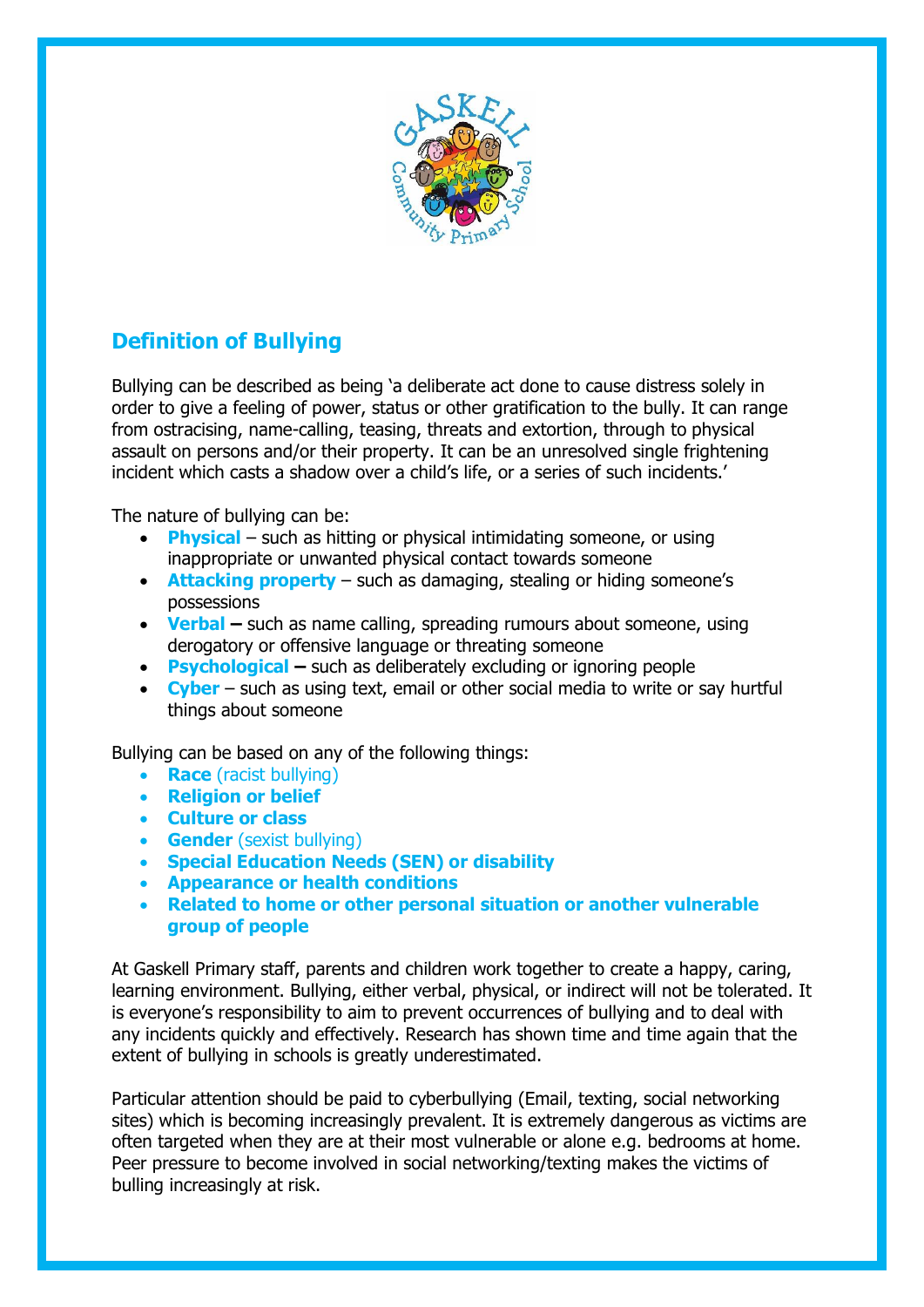

Bullying can be brought to the attention of staff either by the victim(s), their friend(s), their parent(s) or other interested people.

School informs all the children of support agencies e.g. bully free zone, childline through posters and flyers around school. Parents are informed of whole community concerns e.g. issues around cyber- bullying through our texting and newsletter systems.

### **Prejudice-based incidents**

A prejudice-based incident is a one-off incident of unkind or hurtful behaviour that is motivated by a prejudice or negative attitudes, beliefs or views towards a protected characteristic or minority group. It can be targeted towards an individual or group of people and have a significant impact on those targeted. All prejudice-based incidents are taken seriously and recorded and monitored in school, with the head teacher regularly reporting incidents to the governing body. This not only ensures that all incidents are dealt with accordingly, but also helps to prevent bullying as it enables targeted anti bullying interventions.

#### **Strategy for dealing with bullying**

The following is a list of actions available to staff depending on the perceived seriousness of the situation. The emphasis is always on a caring, listening approach as bullies are often victims too – that is why they bully.

- Discussions at length with the victim. This will require patience and understanding. Remember – Listen, believe, act
- Action will be taken to support the victim throughout and following the process. This will take into account the context and will be personalised to meet the needs of the individual.
- Identify the bully/bullies. Obtain witnesses if possible. Advise the Headteacher
- Discussions with the bully. Confront them with the details and ask them to tell the truth about the situation/incident. Make it clear that bullying is not acceptable at our School.
- If they own up then follow the procedure outlined below and in the Behaviour **Policy**
- If they do not own up, investigate further. If it is clear that they are lying, continue with the procedure. Children usually own up if presented with all the facts
- Separate discussions with parents of bully and victim